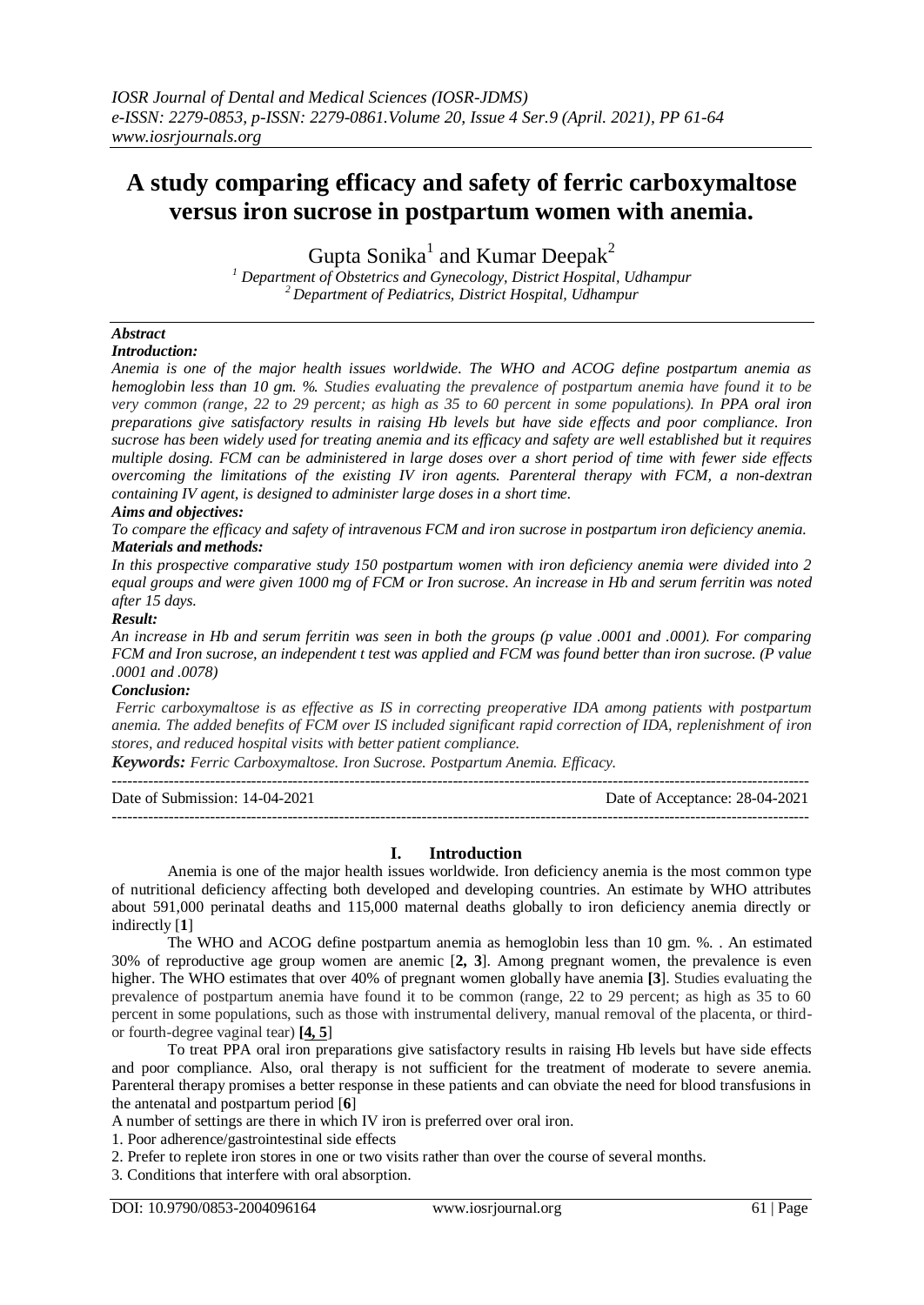IV iron preparations have been used for treating iron deficiency anemia with a promising result and making it possible to avoid blood transfusion and side effects of oral preparation [**7**]. Iron sucrose has been widely used for treating anemia and its efficacy and safety are well established but it requires multiple dosing. FCM can be administered in large doses over a short period of time with fewer side effects overcoming the limitations of the existing IV iron agents [**8**].

#### **II. Objectives:**

To evaluate the efficacy and safety of FCM iron in improving hemoglobin levels in PPA and compare it with iron sucrose in treating post-partum anemia.

#### **III. Materials And Methods**

It was a prospective study over a period of one year from March 2019 to March 2020 in a district hospital of north India. Postpartum patients with Hb of less than 10 gm. % were included in the study. Patients with anemia other than iron deficiency anemia, patients with a history of allergy to IV iron, and patients who received blood transfusion recently were excluded from the study.

The adverse effects of drug administration in the two groups were recorded. A total of 75 patients were given 1000 mg of iron sucrose (Group A) and 75 patients were given 1000 mg of injection FCM. Iron sucrose was given by an infusion of 200 mg in 200 ml of normal saline over 20- 30 minutes every alternate day. A maximum of 600 mg is given per week. FCM is given by 1000 mg of FCM in 250ml of normal saline over 15 minutes. Complete hemogram and serum ferritin were repeated after 2 weeks from the last dose of injection of IS and FCM.

#### **Statistical Analysis**

Firstly, descriptive statistics were used to calculate the mean  $\pm$  SD. To compare the means of parameters of both the groups, an independent Student t test was performed. A 95% limit and a 5% level of significance were adopted. Therefore, a P value of less than 0.05 was considered significant. Statistical analysis was performed using the SPSS software package (SPSS for Windows, version 22.0; SPSS, Inc., Chicago, IL, USA)

#### **IV. Results And Observations**

The present study included 150 postpartum women with iron deficiency anemia. The first consecutive 75 women (group A) were given iron sucrose and the next consecutive 75 women were given FCM (group B).women in the two groups were chosen in the way that they have a comparable demographic profile (table 1). These data like age, parity, mode of delivery, mean pre transfusion Hb levels, etc. were comparable in both the groups (P value >0.05). Mean post transfusion Hb in IS and FCM group was 9.81 and 10.73g/dl respectively, which is statistically significant (p value  $=0.0001$ ) (table 2). Mean ferritin after transfusion with IS and FCM was 179.35 and 288.90ng/dl respectively which is also statistically significant (p value=0.0001) (table 2). The mean increase in Hb and serum ferritin in IS and FCM groups was 1.228, 2.63g% and 114.93 and 128.55ng/dl, respectively (table 3).

 On comparing both groups using the independent student t test, we found that increase in Hb concentration and serum ferritin level in the FCM group was found statistically significant over IS group(p value 0.001 and 0.0078 respectively) (Table 3).

Adverse reactions were minimal in both the groups (p value>0.005) (table 5). Pain and burning over the injection site were seen in one in each group. Rash and itching were seen in one woman of each group.3 women among IS group had nausea and vomiting and it was seen in 4 women of the FCM group. Dizziness was seen in 2 women of each group. However, no major adverse effect like hypotension, hypertension, or severe anaphylaxis was seen in any of the two groups.

| <b>Parameters</b>            | Group A [IS]      | <b>Group B</b> [FCM] | P value |
|------------------------------|-------------------|----------------------|---------|
| Age                          | $28.62 \pm 5.68$  | $27.52 \pm 5.30$     | .2221   |
| Parity                       | $1.89 \pm 0.81$   | $2.12 + 1.05$        | .1352   |
| <b>Postpartum Hemorrhage</b> | 2.64%             | 4%                   |         |
| <b>Mean Hh</b>               | $8.57 \pm 1.26$   | $8.1 \pm 0.91$       | .097    |
| Mode of delivery[lscs]       | 26.2%             | 25.2%                |         |
| <b>Mean ferritin</b>         | $64.42 \pm 33.21$ | $63.4 \pm 32.86$     | .85     |
| Antenatal anemia             | 55%               | 53.3%                |         |

|  | Table 1 Demographic profile: |  |
|--|------------------------------|--|
|--|------------------------------|--|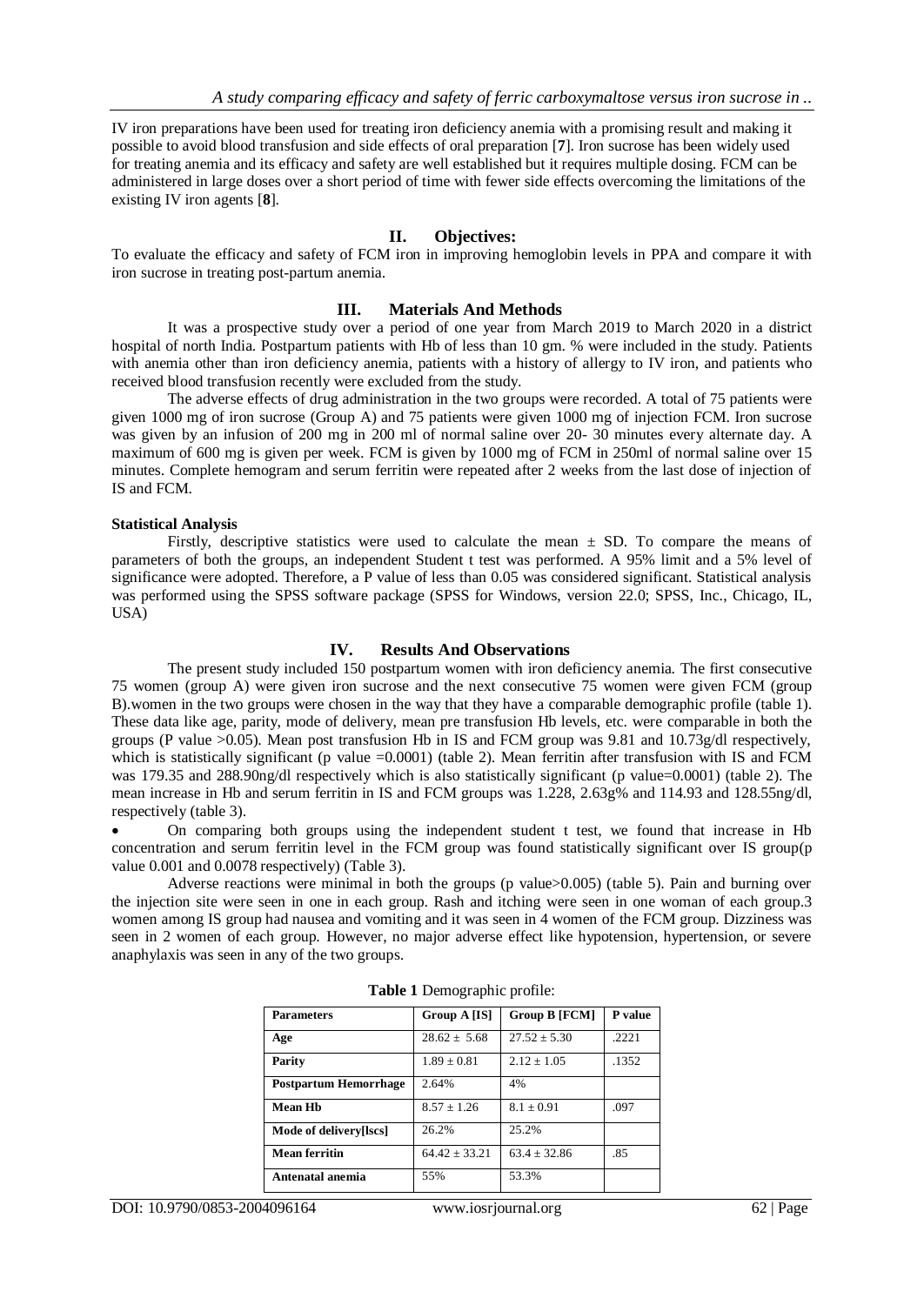**Table 2** Comparison of mean Hb and ferritin pre- and post-transfusion with iron sucrose and ferric carboxymaltose injection:

|                         | <b>Pre-transfusion</b><br>mean Hb $(g\% )$ | Post-<br><b>Transfusion</b><br>mean Hb $(g\% )$ | P value | <b>Pre-transfusion</b><br>mean Ferritin<br>(ng/dl) | <b>Post-transfusion</b><br>mean Ferritin<br>(ng/dl) | P value |
|-------------------------|--------------------------------------------|-------------------------------------------------|---------|----------------------------------------------------|-----------------------------------------------------|---------|
| Group A [IS]            | $8.57 + 1.26$                              | $9.81 + 0.64$                                   | 0.0001  | $64.42 + 33.2$                                     | $179.35 + 39.21$                                    | 0.0001  |
| <b>Group B</b><br>[FCM] | $8.1 + 0.91$                               | $10.73 + 0.82$                                  | 0.0001  | $63.4 + 32.86$                                     | $288.90 + 30.2$                                     | 0.0001  |

**Table 3** Comparison of mean increase in Hb and ferritin after transfusion of IS and FCM:

| <b>Parameter</b>                               | Group A [IS]      | Group B $[FCM]$ P value |       |
|------------------------------------------------|-------------------|-------------------------|-------|
| Mean difference in increase in Hb $(g \% )$    | $1.228 \pm .361$  | $2.63 \pm .543$         | .0001 |
| Mean Difference in increase in Ferritin(ng/dl) | $114.93 \pm 28.2$ | $128.55 \pm 33.45$      | .0078 |

| able |  |
|------|--|
|------|--|

|                                | <b>GPA</b>        | <b>GPB</b>        | P value |
|--------------------------------|-------------------|-------------------|---------|
| Post transfusion mean Hb       | $9.81 \pm .64$    | $10.73 \pm 0.82$  | 0.0001  |
| Post transfusion mean ferritin | $179.35 \pm 39.2$ | $288.90 \pm 30.2$ | 0.0001  |

**Table 5** Adverse reactions in Iron sucrose and FCM groups:

|                                     | <b>Iron Sucrose Group</b> | <b>FCM Group</b> |
|-------------------------------------|---------------------------|------------------|
| Rashes and itching                  |                           | 0                |
| <b>Nausea, Vomiting</b>             | 3                         | 4                |
| <b>Rigors</b>                       | 0                         | 0                |
| <b>Fever</b>                        | $\mathbf{\Omega}$         | $\left($         |
| Pain/Burning at injection site      |                           |                  |
| <b>Hypotension/Hyper Tension</b>    | 0                         | $\theta$         |
| <b>Dizziness</b>                    | 2                         | 2                |
| <b>Severe Anaphylactic Reaction</b> | $\Omega$                  | $\Omega$         |

### **V. Discussion**

Ferric carboxymaltose is a colloidal iron (III) hydroxide in complex with carboxymaltose, a carbohydrate polymer that releases iron necessary to the function of hemoglobin, myoglobin, and specific enzyme systems; allows transport of oxygen via hemoglobin. Ferric carboxymaltose is a non-dextran formulation that allows for iron uptake (into the reticuloendothelial system) without the release of free iron. An iron (III)-hydroxide core contained in a carbohydrate shell confers stability to the FCM complex, allowing a slow and controlled release of iron from within the cells of the reticuloendothelial system. [9, 10] this stability is also reported to limit the amount of labile (unbound) iron entering the circulation. Labile iron is toxic to cells [11-13]

FCM is non dextran complex that consists of a ferric hydroxide core stabilized by a carbohydrate shell. The design of the macromolecular ferric hydroxide carbohydrate complex permits guarded delivery of iron to the cells of the reticuloendothelial system and subsequent delivery to the iron binding proteins ferritin and transferrin with negligible risk of a large amount of iron being released into the serum [**14**]. Being a non-dextran molecule and having a very low immunogenic potential, it is not predisposed to a high risk of an anaphylactic reaction.

These properties allow the administration of large doses (15mg/kg, max 1000mg) infusion in a single and rapid session, without the requirement of a test dose and thus makes it suitable as the first choice for treatment of iron deficiency anemia.

In this study, we compared the efficacy and safety of FCM and IS. Both are effective in improving postpartum anemia and both have a good safety profile. On comparing both the groups using independent t test we found that increase in Hb concentration and serum ferritin in FCM group is found statistically significant over IS group (p value .0001 and .0001).our study also documented the safety of FCM .there were minimal side effects of this drug and that too were minor ones as burning sensation over the injection site, headache, itching, etc. No major side effects were seen.